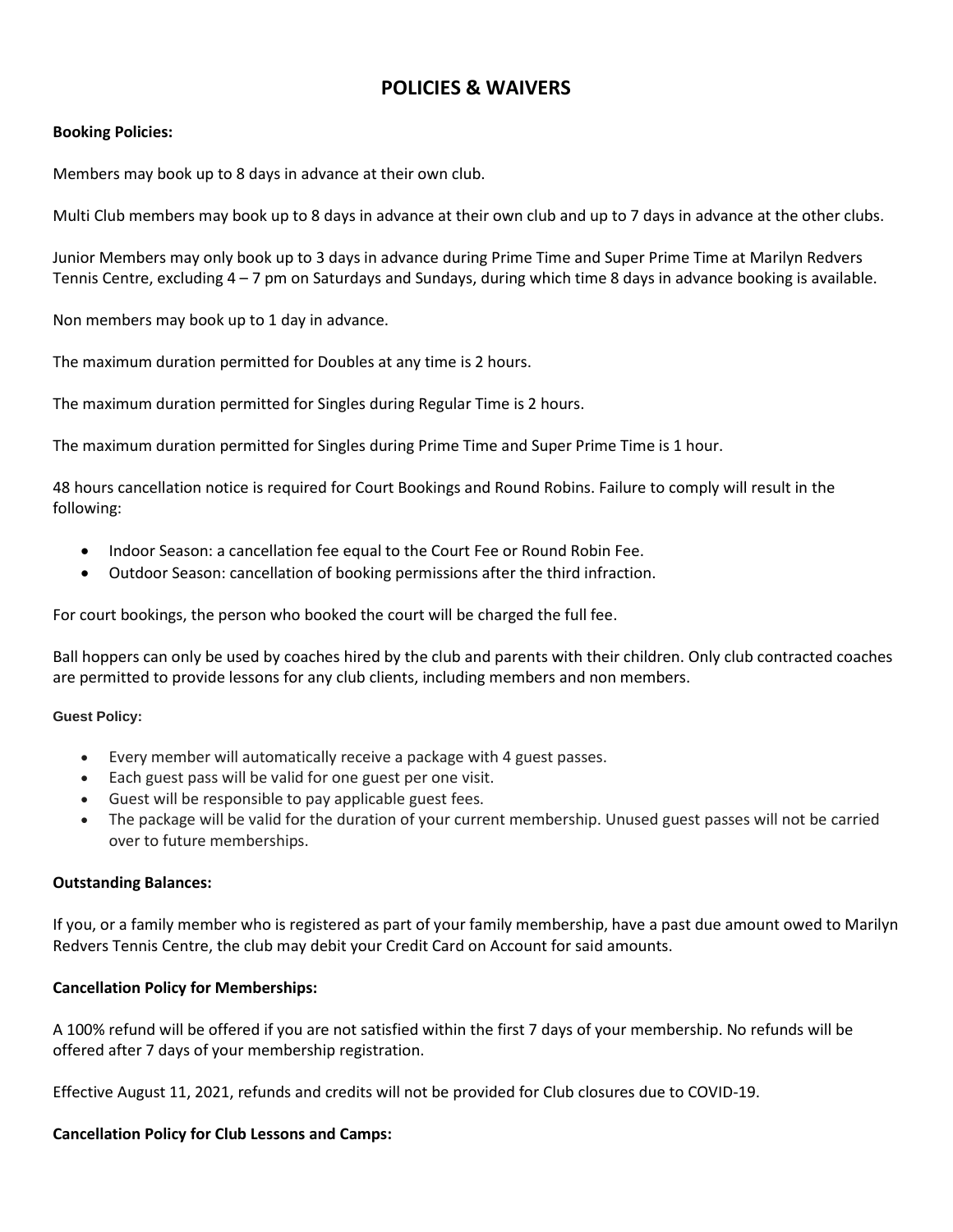7 days or more before program: If written notification is received 7 business days, or more, prior to the program start date, a refund will be issued, less a \$50.00 fee.

Less than 7 days: If written notification is received less than 7 business days prior to the program start date, no refund or credit will be issued.

Program has ended: If written notification is received after the program has ended, no refund or credit will be issued.

Program is cancelled: If a registrant can not be accommodated due to insufficient enrolment or we cancel your program for other reasons, there will be a full refund. Transfers will be made wherever possible.

Participant is removed from the program by the Club staff: If a participant is withdrawn by our staff due to program incompatibility, there will be a pro-rated refund for the balance of the classes, less a \$50.00 fee.

There are no refunds or credits for missed classes.

## **Information Policy:**

If you participate in a league, your email address may be shared with other participants in that league.

## **Rules of Conduct:**

Members and guests are to display proper tennis etiquette at all times, including during court change over times.

All members and guests are to use the walkway behind the courts to enter their court.

Unsportsmanlike behaviour will not be permitted. Any person will be asked to leave the premises if he or she is causing a disturbance to other users.

All players have the right to participate in activities in an environment that is free from discrimination and/or harassment. Language or activities that defeat this objective will not be tolerated.

Members and guests are prohibited from taking photos or videos during program & service delivery to ensure safety for all patrons. This effort is to preserve people's right to privacy and is in accordance with the Municipal Freedom of Information and Protection of Privacy Act.

Members and guests are to use the provided waste and recycling bins located between courts.

For Round Robins and Leagues, refer to the following policy:

- Late Cancellation (morning of the Round Robin) 3 Infractions: the player will not be permitted to play for the following 6 weeks.
- Not showing up 3 Infractions: the player will not be permitted to play for the following 6 weeks.
- Showing up later than 5 minutes 3 Infractions: the player will not be permitted to play for the following 3 weeks.

## **Rain Policy: Spring Lessons at Outdoor Locations**

All classes that are rained out will be made up at the end of the session. A class is officially deemed a rainout if less than 30 minutes are played.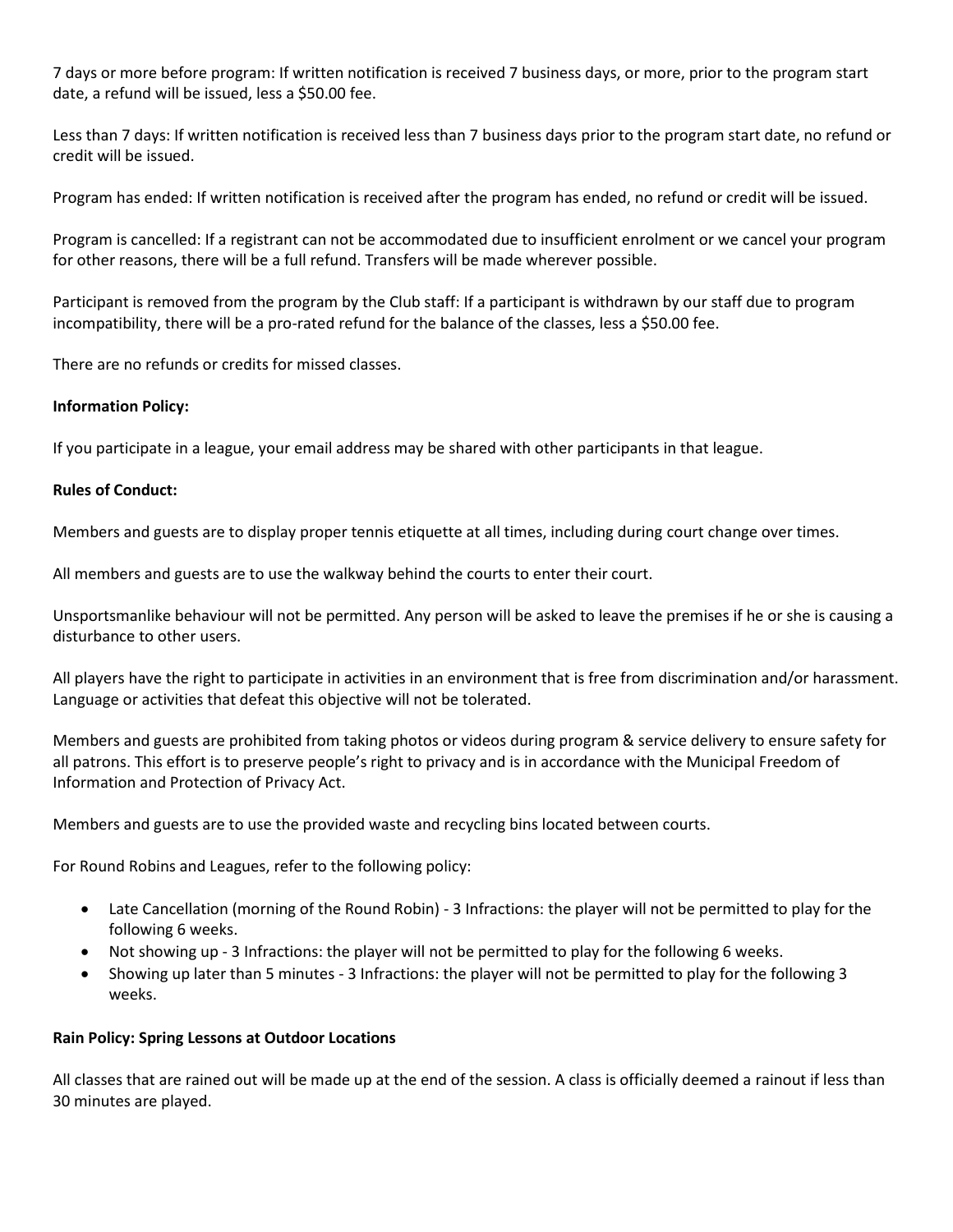## **RELEASE OF LIABILITY, WAIVER OF CLAIMS AND INDEMNITY AGREEMENT**

1. This is a binding legal agreement. Clarify any questions or concerns before signing. As a Participant in the sport of tennis and the orientation, instruction, activities, programs, and services of the Organization (collectively the "Activities"), the undersigned acknowledges and agrees to the terms outlined in this document.

## **Disclaimer**

2. Blackmore Tennis Club, Kingston Racquet Centre, Marilyn Redvers Tennis Centre, Barrie North Winter Tennis, Milton Winter Tennis Club, Newmarket Winter Tennis Club and Stratford Winter Tennis Club, Tennis Clubs of Canada, its directors, officers, committee members, members, employees, coaches, volunteers, officials, participants, agents, sponsors, owners/operators of the facilities in which the Activities take place, and representatives (collectively the "the Organization") are not responsible for any injury, personal injury, damage, property damage, expense, loss of income or loss of any kind suffered by the Participant during, or as a result of, the Activities, caused in any manner whatsoever including, but not limited to, the negligence of the Organization.

## **Description and Acknowledgement of Risks**

- 3. I, on behalf of myself and my family members, understand and acknowledge that
	- a) The Activities have foreseeable and unforeseeable inherent risks, hazards and dangers that no amount of care, caution or expertise can eliminate, including without limitation, the potential for serious bodily injury, permanent disability, paralysis and loss of life;
	- b) The Organization may offer or promote online programming (such as webinars, remote conferences, workshops, and online training) which have different foreseeable and unforeseeable risks than in-person programming;
	- c) The Organization has a difficult task to ensure safety and it is not infallible. The Organization may be unaware of my fitness or abilities, may misjudge weather or environmental conditions, may give incomplete warnings or instructions, and the equipment being used might malfunction; and
	- d) The novel coronavirus, COVID-19, has been declared a worldwide pandemic by the World Health Organization and COVID-19 is extremely contagious. The Organization has put in place preventative measures to reduce the spread of COVID-19; however, the Organization cannot guarantee that the Participant will not become infected with COVID-19. Further, attending the Activities could increase your risk of contracting COVID-19.
- 4. I, on behalf of myself and my family members, am participating voluntarily in the Activities. In consideration of my participation, I, on behalf of myself and my family members, hereby acknowledge that I, on behalf of myself and my family members, am aware of the risks, dangers and hazards associated with or related to the Activities. The risks, dangers and hazards include, but are not limited to:
	- a) Contracting COVID-19 or any other contagious disease;
	- b) Executing strenuous and demanding physical techniques;
	- c) Vigorous physical exertion, strenuous cardiovascular workouts and rapid movements;
	- d) Exerting and stretching various muscle groups;
	- e) The failure to properly use any piece of equipment or from the mechanical failure of any piece of equipment;
	- f) Spinal cord injuries which may render me permanently paralyzed;
	- g) Serious injury to virtually all bones, joints, ligaments, muscles, tendons and other aspects of my body or to my general health and well-being;
	- h) Abrasions, sprains, strains, fractures, or dislocations;
	- i) Privacy breaches, hacking, technology malfunction or damage;
	- j) Concussion or other head injuries, including but not limited to, closed head injury or blunt head trauma;
	- k) Physical contact with other participants, spectators, equipment, and hazards;
	- l) Grass, turf, and other surfaces including bacterial infections and rashes;
	- m) Collisions with fences, poles, stands, and equipment;
	- n) Not wearing appropriate safety or protective equipment;
	- o) Failure to act safely or within my own ability or within designated areas;
	- p) Negligence of other persons, including other spectators, participants, or employees;
	- q) Weather conditions;
	- r) Travel to and from competitive events and associated non-competitive events which are an integral part of the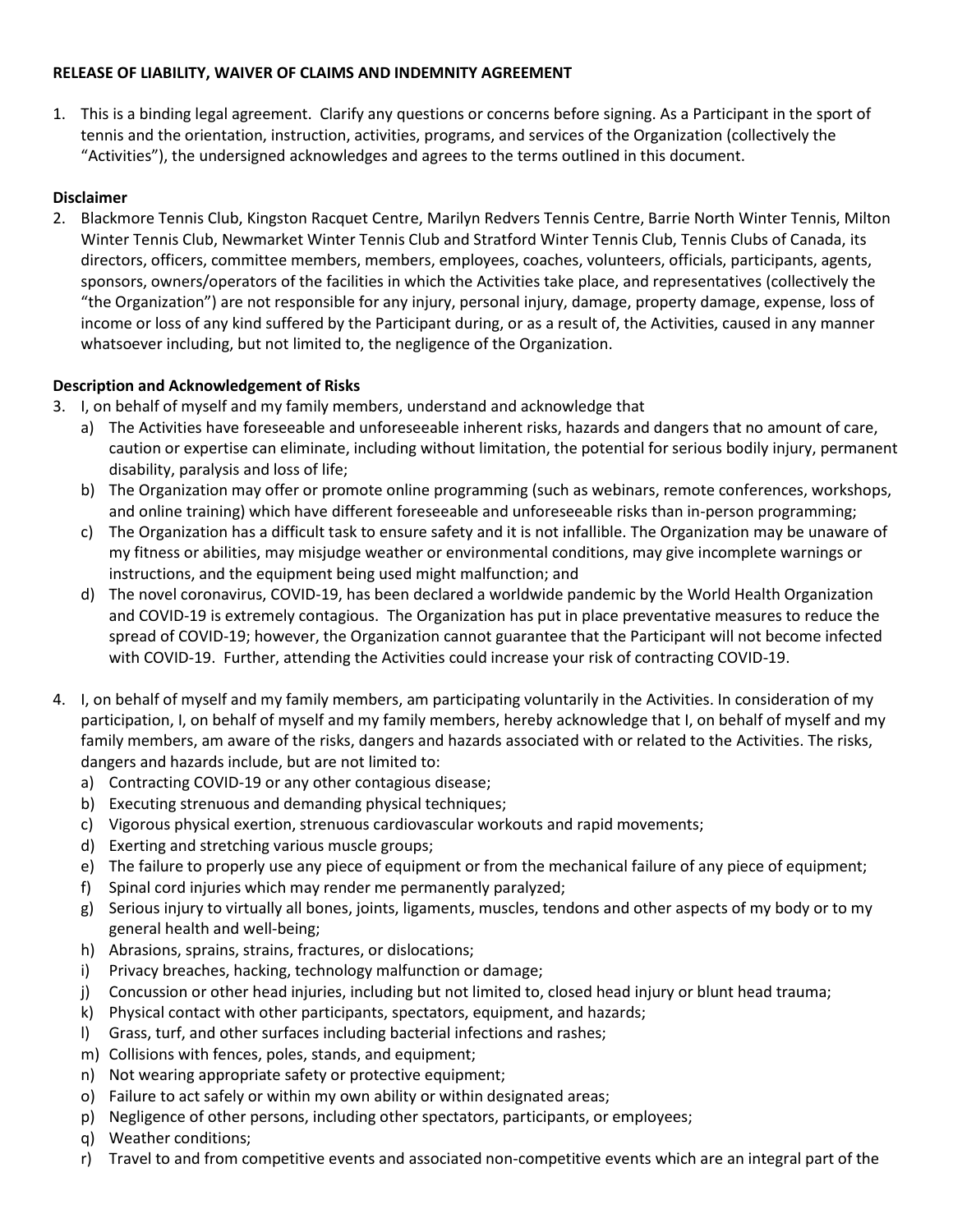Activities; and

s) Negligence on the part of The Organization, including failure on the part of The Organization to take reasonable steps to safeguard or protect me from the risks, dangers and hazards associated with my participation in the Activities.

## **Terms**

- 5. In consideration of the Organization allowing me to participate in the Activities, I, on behalf of myself and my family members, agree:
	- a) That my mental and physical condition is appropriate to participate in the Activities and I assume all risks related to my mental or physical condition;
	- b) That when I practice or train in my own space, I am responsible for my surroundings and the location and equipment that I select;
	- c) To comply with the rules and regulations for participation in the Activities;
	- d) To comply with the rules of the facility or equipment;
	- e) That if I observe an unusual significant hazard or risk, I will remove myself from participation and bring such to the attention of The Organization representative immediately;
	- f) The risks associated with the Activities are increased when I am impaired and I agree not to participate if impaired in any way;
	- g) That it is my sole responsibility to assess whether any Activities are too difficult for me. By commencing an Activity, I acknowledge and accept the suitability and conditions of the Activity;
	- h) That I am responsible for my choice of protective equipment and the secure fitting of that equipment; and
	- i) That COVID-19 is contagious in nature and I may be exposed to or infected by COVID-19 and such exposure may result in personal injury, illness, permanent disability or death and voluntarily agree to assume all the foregoing risks.

## **Release of Liability and Disclaimer**

- 6. In consideration of the Organization allowing me to participate, I, on behalf of myself and my family members, agree:
	- a) That the sole responsibility for my safety remains with me;
	- b) To ASSUME all risks arising out of, associated with or related to my participation;
	- c) That I am not relying on any oral or written statements made by the Organization or its agents, whether in a brochure or advertisement or in individual conversations, to agree to be involved in the Activities;
	- d) To WAIVE any and all claims that I may have now or in the future against the Organization;
	- e) To freely ACCEPT AND FULLY ASSUME all such risks and possibility of personal injury, death, property damage, expense and related loss, including loss of income, resulting from my participation in the activities, events and programs of The Organization;
	- f) To FOREVER RELEASE AND INDEMNIFY the Organization from any and all liability for any and all claims, demands, actions, damages (including direct, indirect, special and/or consequential), losses, actions, judgments, and costs (including legal fees) (collectively, the "Claims") which I have or may have in the future, that might arise out of, result from, or relate to my participation in the Activities, even though such Claims may have been caused by any manner whatsoever, including but not limited to, the negligence, gross negligence, negligent rescue, omissions, carelessness, breach of contract and/or breach of any statutory duty of care of the Organization;
	- g) To FOREVER RELEASE AND INDEMNIFY the Organization relating to becoming exposed to or infected by COVID-19 which may result from the actions, omission or negligence of myself and others, including but not limited to The Organization;
	- h) That the Organization is not responsible or liable for any damage to my vehicle, property, or equipment that may occur as a result of the Activities;
	- i) That negligence includes failure on the part of the Organization to take reasonable steps to safeguard or protect me from the risks, dangers and hazards associated with the Activities; and
	- j) This release, waiver and indemnity is intended to be as broad and inclusive as is permitted by law of the Province of Ontario and if any portion thereof is held invalid, the balance shall, notwithstanding, continue in full legal force and effect.

#### **Jurisdiction**